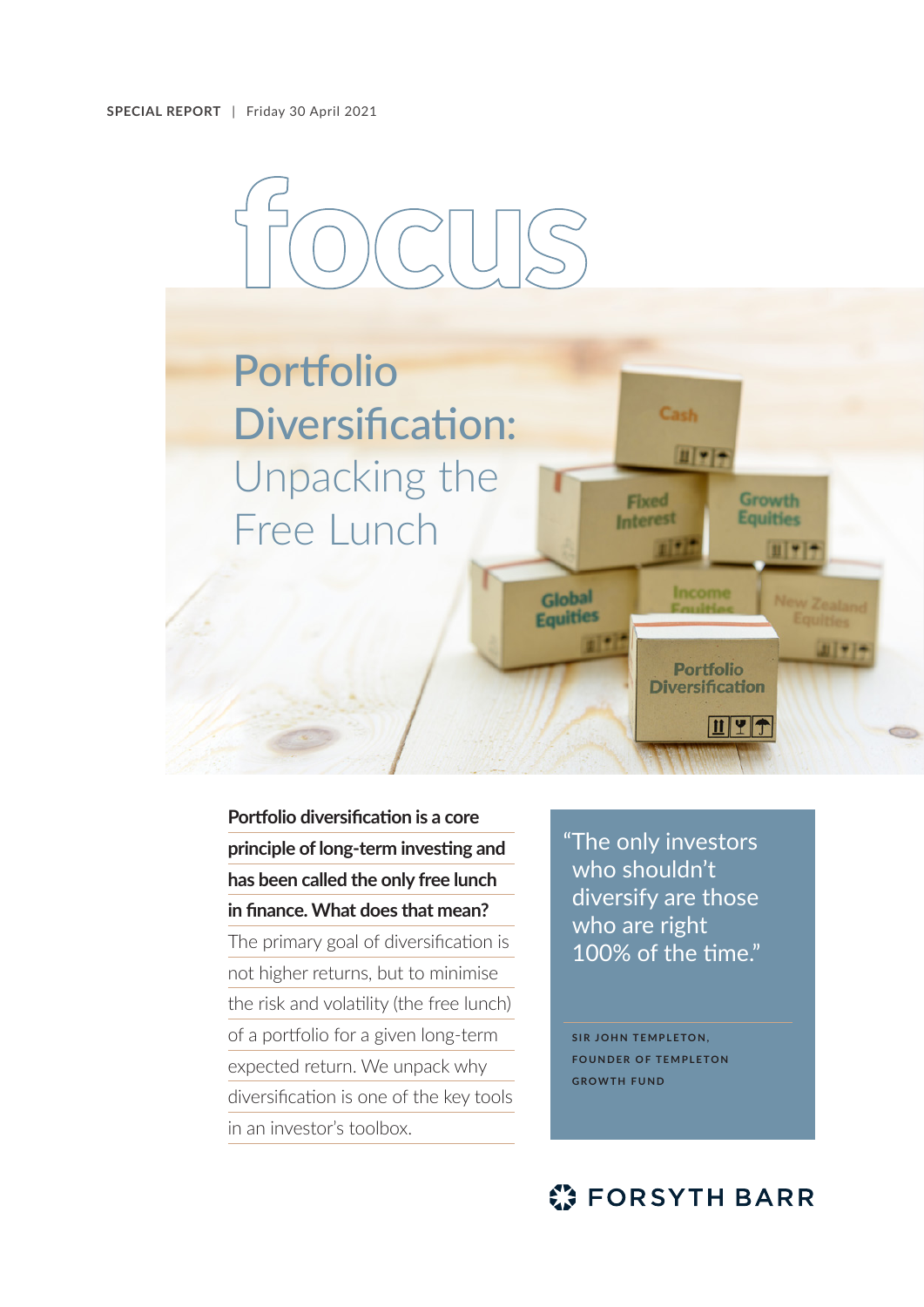## **"Risk means more things can happen than will happen."**

**ELROY DIMSON, LONDON BUSINESS SCHOOL**

If the future was certain, investing would be easy. But (as we've been firmly reminded over the past COVID-impacted year or so) it is not. As legendary investor Howard Marks describes it: "The future should be viewed not as a fixed outcome that's destined to happen and capable of being predicted, but as a range of possibilities and, hopefully on the basis of insight into their respective likelihoods, as a probability distribution." The future is uncertain. There is a range of possible outcomes. How we invest should reflect this.

# **Don't put all your eggs in one basket**

Diversification aligns to the old adage of not putting all your eggs in one basket. By spreading our eggs (investments) across multiple baskets we reduce the chance of unforeseen events materially hurting our portfolio. Diversification works because different companies, different sectors, and different assets react differently to the same event. When the value of one falls, another may rise. Take COVID-19. It heavily impacted anything travel and tourism related, but there were healthcare and technology companies that have benefited. In financial lingo, these assets aren't correlated.

#### **EVERY INVESTMENT HAS ITS DAY: RETURNS ACROSS ASSET CLASSES**

| Year                                     | NZ<br>equities | NZ listed<br>property | NZ.<br>Govt<br>bonds | Australian<br>equities<br>(NZD) | Global<br>equities<br>(NZD) | Commodities<br>(NZD) | Gold<br>(NZD)     | <b>NZ</b><br>cash | NZ.<br>median<br>house<br>price |  |
|------------------------------------------|----------------|-----------------------|----------------------|---------------------------------|-----------------------------|----------------------|-------------------|-------------------|---------------------------------|--|
| 1999                                     | 13.3%          | $-6.4%$               | 0.0%                 | 22.1%                           | 27.2%                       | 25.7%                | 2.5%              | 4.8%              | 1.2%                            |  |
| 2000                                     | $-8.0%$        | 7.3%                  | 11.1%                | 6.7%                            | 1.1%                        | 55.6%                | 11.7%             | 6.5%              | $0.0\%$                         |  |
| 2001                                     | 17.9%          | 12.1%                 | 4.8%                 | $-6.8%$                         | $-10.8%$                    | $-14.5%$             | 8.9%              | 6.1%              | 4.7%                            |  |
| 2002                                     | $-1.2%$        | 10.4%                 | 8.7%                 | $-38.3%$                        | $-35.7%$                    | 0.2%                 | $-0.9%$           | 5.6%              | 7.9%                            |  |
| 2003                                     | 25.6%          | 13.4%                 | 6.4%                 | 2.3%                            | 7.2%                        | $-1.0%$              | $-4.9%$           | 5.6%              | 19.3%                           |  |
| 2004                                     | 25.1%          | 20.0%                 | 5.5%                 | 0.3%                            | 5.0%                        | $-0.4%$              | $-4.3%$           | 6.1%              | 13.5%                           |  |
| 2005                                     | 10.0%          | 11.4%                 | 6.9%                 | 10.4%                           | 17.2%                       | 28.1%                | 24.0%             | 7.2%              | 13.5%                           |  |
| 2006                                     | 20.3%          | 17.2%                 | 4.2%                 | 11.3%                           | 16.9%                       | $-1.3%$              | 17.6%             | 7.7%              | 11.9%                           |  |
| 2007                                     | $-0.3%$        | $-9.9%$               | 3.9%                 | $-3.6%$                         | 2.7%                        | 6.8%                 | 19.4%             | 8.5%              | 4.5%                            |  |
| 2008                                     | $-32.8%$       | $-26.8%$              | 15.8%                | $-18.3%$                        | $-24.5%$                    | $-16.0%$             | 35.7%             | 8.8%              | $-4.8%$                         |  |
| 2009                                     | 18.9%          | 3.0%                  | 1.7%                 | 1.4%                            | 7.1%                        | $-3.9%$              | $-0.7%$           | 3.4%              | 9.6%                            |  |
| 2010                                     | 2.4%           | $-4.3%$               | 7.0%                 | 6.6%                            | 4.6%                        | 8.9%                 | 19.9%             | 3.0%              | $-2.2%$                         |  |
| 2011                                     | $-1.0%$        | 3.8%                  | 13.3%                | 1.3%                            | $-7.5%$                     | $-13.4%$             | 9.5%              | 2.9%              | 0.9%                            |  |
| 2012                                     | 24.2%          | 13.4%                 | 4.8%                 | 8.8%                            | 9.7%                        | $-6.6%$              | 0.2%              | 2.7%              | 9.6%                            |  |
| 2013                                     | 16.5%          | $-1.7%$               | $-2.0%$              | 31.9%                           | 23.5%                       | $-9.3%$              | $-28.4%$          | 2.7%              | 9.8%                            |  |
| 2014                                     | 17.5%          | 17.6%                 | 7.8%                 | 19.4%                           | 9.9%                        | $-12.3%$             | 3.8%              | 3.4%              | 5.4%                            |  |
| 2015                                     | 13.6%          | 10.4%                 | 5.4%                 | 14.8%                           | 11.3%                       | $-14.1%$             | 1.6%              | 3.4%              | 3.3%                            |  |
| 2016                                     | 8.8%           | 2.7%                  | 3.4%                 | 9.6%                            | 6.4%                        | 10.1%                | 6.1%              | 2.5%              | 11.8%                           |  |
| 2017                                     | 22.0%          | 12.8%                 | 5.5%                 | 18.5%                           | 21.3%                       | $-0.5%$              | 10.4%             | 2.0%              | 6.1%                            |  |
| 2018                                     | 4.9%           | 9.8%                  | 4.6%                 | 0.5%                            | $-4.3%$                     | $-6.2%$              | 2.8%              | 2.0%              | 1.5%                            |  |
| 2019                                     | 30.4%          | 31.2%                 | 4.9%                 | 30.1%                           | 25.9%                       | 7.2%                 | 17.4%             | 1.7%              | 12.1%                           |  |
| 2020                                     | 13.9%          | 4.4%                  | 5.4%                 | 4.0%                            | 8.8%                        | $-9.1%$              | 13.5%             | 0.6%              | 18.6%                           |  |
| 2021 YTD                                 | $-3.3%$        | $-2.7%$               | $-2.5%$              | 9.0%                            | 9.4%                        | 14.6%                | $-6.9\%$          | 0.1%              | 10.9%                           |  |
| Average return                           | 9.7%           | 6.0%                  | 5.6%                 | 5.2%                            | 4.7%                        | 1.0%                 | 6.3%              | 4.3%              | 7.4%                            |  |
| Source: Bloomberg, Forsyth Barr analysis |                |                       |                      | <b>Best Year</b>                |                             |                      | <b>Worst Year</b> |                   | Negative Return                 |  |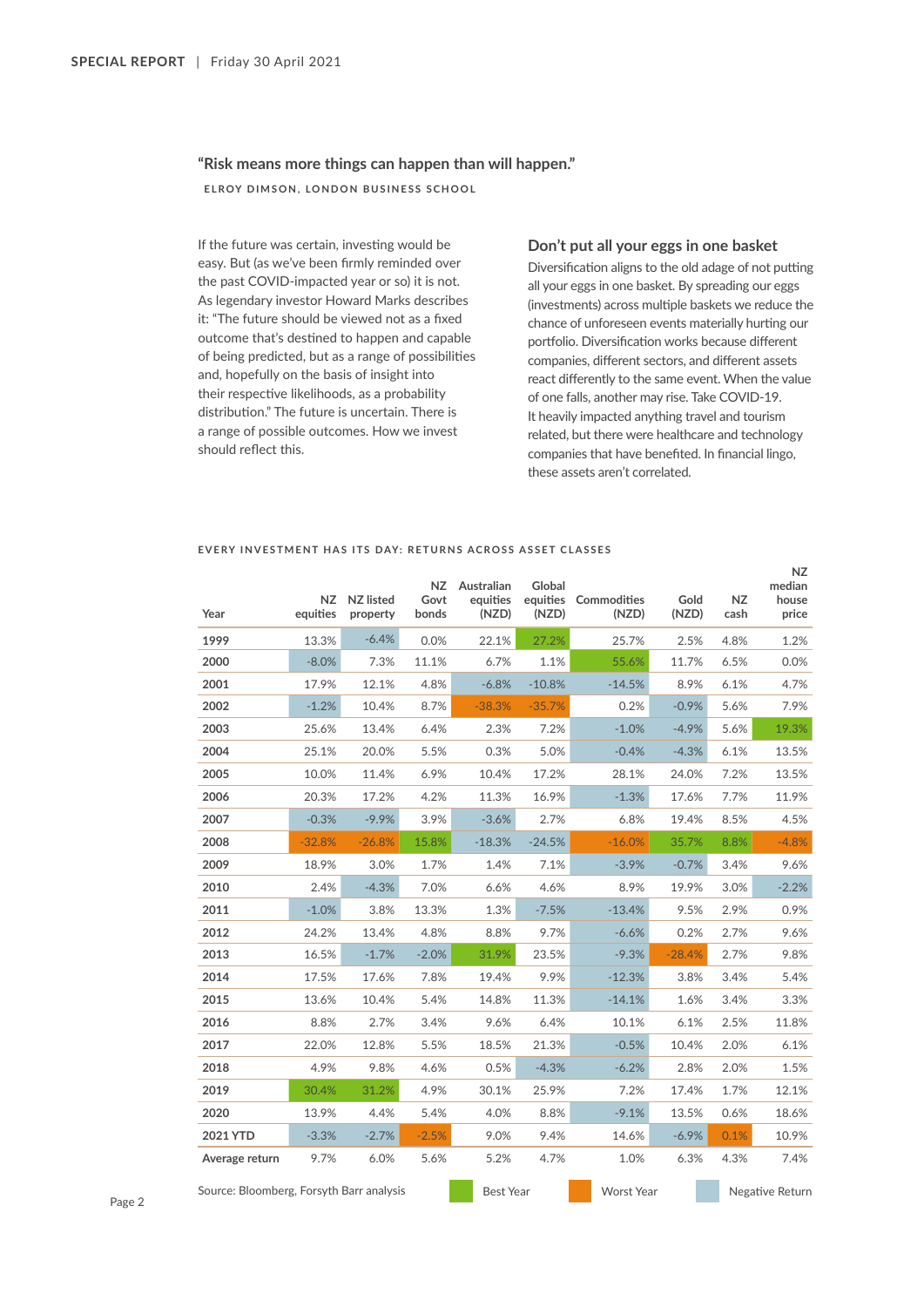

# **The maths**

Here is an (overly) simple example. An investor has three "uncorrelated" investments in their portfolio (not actually enough for an adequately diversified portfolio). Each has the same expected long-term return. The chart highlights that over the long-run the expected returns of each of these individual assets and the combined portfolio are the same, but the path along the way is a lot less bumpy with a diversified portfolio.

#### **DIVERSIFICATION PROVIDES A LESS BUMPY ROAD**



Source: Forsyth Barr analysis

# **Types of diversification**

Appropriate portfolio diversification requires investing across asset classes (e.g. equities, bonds, property, cash, currencies), sectors (e.g. healthcare, technology, retail, industrials), and geographies, tailored for the objectives of the individual investor.

We need only look to the sharp COVID-19 market sell-off in March last year to see evidence of the benefit of allocating across different "baskets". Equity markets fell, but bonds proved more resilient. New Zealand dollar weakness helped reduce the impacts of the declines in international equity prices. Tourism businesses suffered whereas healthcare benefitted. During this period many investments saw dramatic

swings in value (you would not have wanted to own a portfolio of just airline stocks!).

Since then there have been many twists and turns in investment markets. When vaccines were developed and rollout commenced around the world, market leadership switched from companies who were COVID-19 beneficiaries (or were at least resilient to its impacts) to those who will benefit most as economies reopen. Obviously it would be nice to just own the winners, but in an uncertain world unexpected events can happen. As the chart above suggests, an appropriately constructed portfolio means "shocks" (good and bad) are smoothed out over time.

# **Maximising the diversification benefit**

Building a quality diversified portfolio is not simply a matter of selecting a bunch of differentlooking assets. When constructing a portfolio, an investor should seek to maximise the expected return for the risk he or she is bearing. Portfolios that achieve this (Portfolio A) are said to lie on the "Efficient Frontier" (in other words they maximise the benefits of diversification). Any portfolios below this frontier (Portfolio B) offer a lower return for the same risk.

# **AIMING FOR THE BEST RETURN FOR RISK**



Source: Forsyth Barr analysis